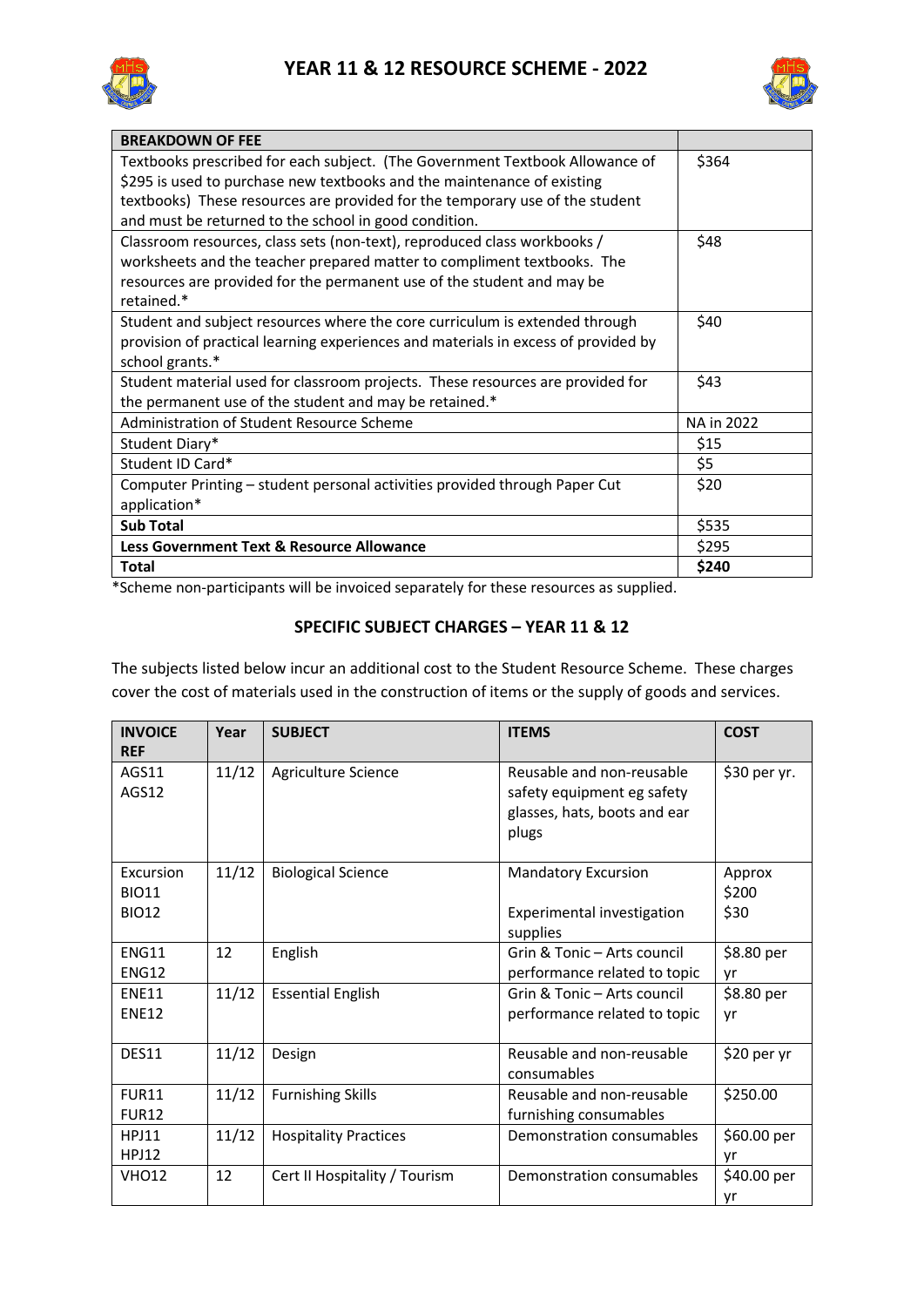



| <b>ISK 11</b> | 11    | Industrial Technology Skills  | Reusable and non-reusable    | \$230.00 |
|---------------|-------|-------------------------------|------------------------------|----------|
| <b>ISK 12</b> | 12    |                               | technology consumables       | per yr   |
| 11            | 11/12 | Sport and Recreation          | <b>Swimming Program</b>      | \$50.00  |
| Swimming      |       |                               |                              | approx.  |
| <b>TBA</b>    |       |                               | <b>Bushwalking Program</b>   | \$10.00  |
| <b>VAP11</b>  | 11    | Visual Art                    | Various consumables e.g.     | \$100.00 |
| <b>VAP12</b>  | 12    |                               | clay, printmaking materials, |          |
|               |       |                               | sculpture materials, drawing |          |
|               |       |                               | media.                       |          |
| ICJ12         | 11/12 | Information Communication &   | Project consumables          | \$10.00  |
|               |       | Technology                    |                              |          |
| <b>SBA</b>    | 11/12 | School Based Apprenticeship / | School and community based   | \$25.00  |
|               |       | Traineeship/Work Placement    | administration provision     |          |

## **2021 Text Book List**

| <b>Subject</b>        |         | <b>Text</b>                                                 | Approx. |
|-----------------------|---------|-------------------------------------------------------------|---------|
|                       |         |                                                             | Cost    |
| <b>Biological</b>     | 11 & 12 | Biology II Units 1 & 2 (Pearson)                            | \$85.95 |
| <b>Sciences</b>       |         | Biology 12 Units 3 & 4 (Pearson)                            | \$84.95 |
| Chemistry             | 11 & 12 | Chemistry 11 Units 1 & 2 (Pearson)                          | \$85.95 |
|                       |         | Chemistry 12 Units 3 & 4 (Pearson)                          | \$85.95 |
| <b>English</b>        | 11 & 12 | Queensland Senior English (Macmillan 2000)                  | \$55.95 |
|                       |         | Literary Texts: - Teacher to advise which one or more to be |         |
|                       |         | used:                                                       | 18.55   |
|                       |         | Jasper Jones (Silvey)                                       | \$16.95 |
|                       |         | Cat's Eye                                                   | \$15.45 |
|                       |         | Never Let Me Go                                             | \$17.77 |
|                       |         | Frankenstein                                                | \$12.75 |
|                       |         | The Crucible                                                | \$22.00 |
|                       |         |                                                             |         |
|                       |         | Films: - Teacher to advise                                  |         |
|                       |         | <b>Blade Runner</b>                                         |         |
|                       |         | Hacksaw Ridge                                               |         |
| Geography             | 11 & 12 | Senior Geography for Queensland 1 (Jacaranda 2019)          | \$89.95 |
|                       |         | Senior Geography for Queensland 2 (Jacaranda 2019)          | \$89.95 |
|                       |         | Australia Global Atlas (Macmillan)                          | \$19.95 |
| General               | 11/12   | Q Maths (Nelson)                                            | \$79.95 |
| <b>Mathematics</b>    |         |                                                             |         |
| <b>Mathematical</b>   | 11/12   | Q Maths (Nelson)                                            | \$79.95 |
| <b>Methods</b>        |         |                                                             |         |
| <b>Specialist</b>     | 11/12   | Q Maths (Nelson)                                            | \$79.95 |
| <b>Mathematics</b>    |         |                                                             |         |
| <b>Essential</b>      | 11/12   | A Maths (Nelson)                                            | \$79.95 |
| <b>Mathematics</b>    |         |                                                             |         |
| <b>Modern History</b> | 11 & 12 | Global Voices (Jacaranda 2006)                              | \$48.95 |
|                       |         | Flashpoints (Heinemann 2006)                                | \$53.35 |
|                       |         | Inquiry 1 (Jacaranda Press 1996)                            | \$24    |
|                       |         | Inquiry 2 (Jacaranda Press 1996)                            | \$50    |
|                       |         | Retrospective (Jacaranda Press 2008)                        | \$65.95 |
|                       |         | Senior Modern History for Qld                               | \$79.95 |
| Physical              | 11 & 12 | Queensland Senior Physical Education (Macmillan 2019)       | \$79.99 |
| <b>Education</b>      |         | Soccer Steps to Success (Human Kinetics 2005)               | \$28.20 |
| <b>Physics</b>        | 11 & 12 | New Century Physics (Oxford)                                |         |
|                       |         | Physics 11 Unit 1 & 2 (Pearson)                             | \$69.95 |